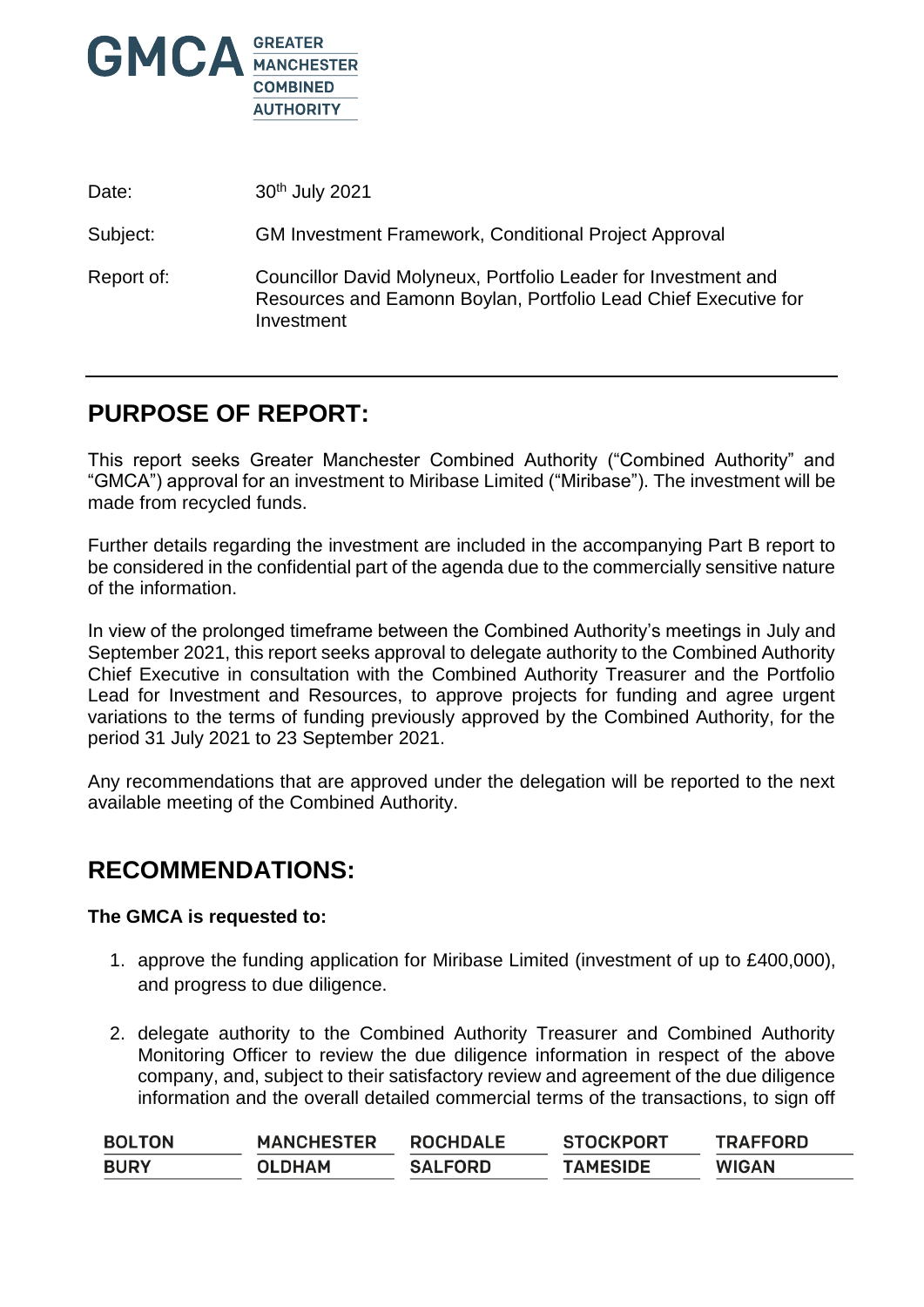any outstanding conditions, issue final approvals and complete any necessary related documentation in respect of the investment noted above.

3. delegate authority to the Combined Authority Chief Executive and the Combined Authority Treasurer, in consultation with the Portfolio Lead for Investment and Resources, to approve projects for funding and agree urgent variations to the terms of funding in the period 31 July 2021 to 23 September 2021. Any recommendations that are approved under the delegation will be reported to the next available meeting of the Combined Authority.

# **CONTACT OFFICERS:**

#### **Bill Enevoldson: [bill.enevoldson@greatermanchester-ca.gov.uk](mailto:bill.enevoldson@greatermanchester-ca.gov.uk) Laura Blakey: [laura.blakey@greatermanchester-ca.gov.uk](mailto:laura.blakey@greatermanchester-ca.gov.uk)**

| <b>Impact Indicator</b>           | <b>Result</b> | Justification/Mitigation                                                                                                                                                                             |
|-----------------------------------|---------------|------------------------------------------------------------------------------------------------------------------------------------------------------------------------------------------------------|
| Equality and Inclusion            |               |                                                                                                                                                                                                      |
| <b>Health</b>                     |               |                                                                                                                                                                                                      |
| Resilience and<br>Adaptation      |               |                                                                                                                                                                                                      |
| Housing                           |               |                                                                                                                                                                                                      |
| Economy                           |               | The investment will create long term good employment opportunities<br>within Greater Manchester and attract inward investment into<br>Manchester, as well as contributing to the innovation economy. |
| Mobility and<br>Connectivity      |               |                                                                                                                                                                                                      |
| Carbon, Nature and<br>Environment |               |                                                                                                                                                                                                      |
| Consumption and<br>Production     |               |                                                                                                                                                                                                      |

### **Impacts Questionnaire**

Contribution to achieving the Greater Manchester Carbon Neutral 2038 target.

## **Carbon Assessment**

**Overall Score** N/A

| <b>Buildings</b>                            | Result | Justification/Mitigation |
|---------------------------------------------|--------|--------------------------|
| New Build residential                       |        |                          |
| Residential<br>renovation or<br>maintenance |        |                          |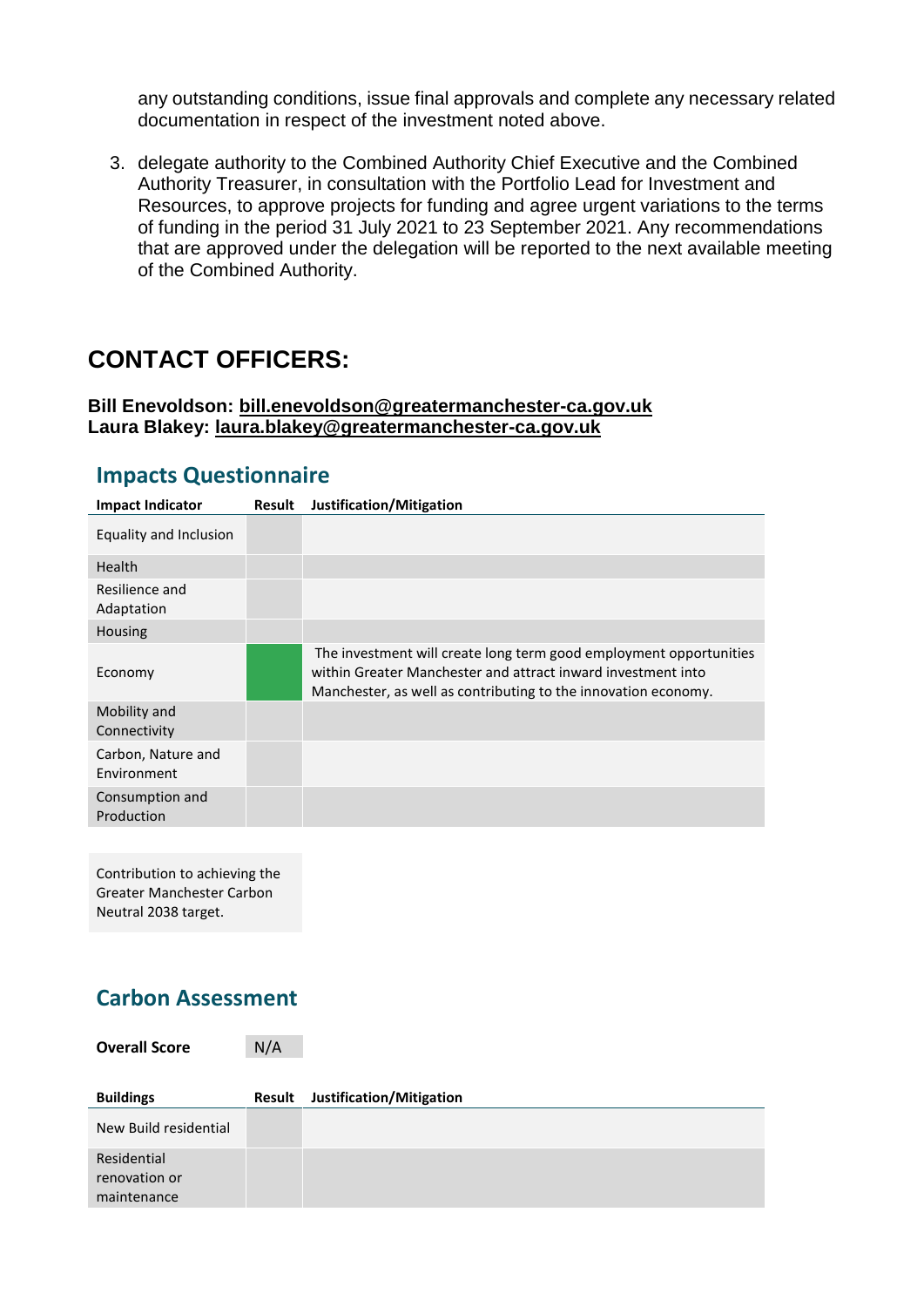| New Build<br>Commercial/Industrial          |  |
|---------------------------------------------|--|
| <b>Transport</b>                            |  |
| Active travel and<br>public transport       |  |
| Roads, Parking and<br><b>Vehicle Access</b> |  |
| Access to amenities                         |  |
| Vehicle procurement                         |  |
| <b>Land Use</b>                             |  |
| Land use                                    |  |

#### **Equalities Implications:**

Not applicable.

#### **Climate Change Impact Assessment and Mitigation Measures:**

None.

#### **Risk Management:**

Any investments noted in this paper will be governed under the existing investment framework which includes several levels of review and ongoing monitoring of performance.

#### **Legal Considerations:**

The legal agreements will be based upon the existing templates for the GM Investment Fund, amended for the specific requirements of the individual funding arrangements.

#### **Financial Consequences – Revenue:**

There are no revenue implications.

#### **Financial Consequences – Capital:**

Any proposed investments noted in this paper will be made from recycled funds.

#### **Number of attachments to the report:**

None.

#### **Comments/recommendations from Overview & Scrutiny Committee:**

None.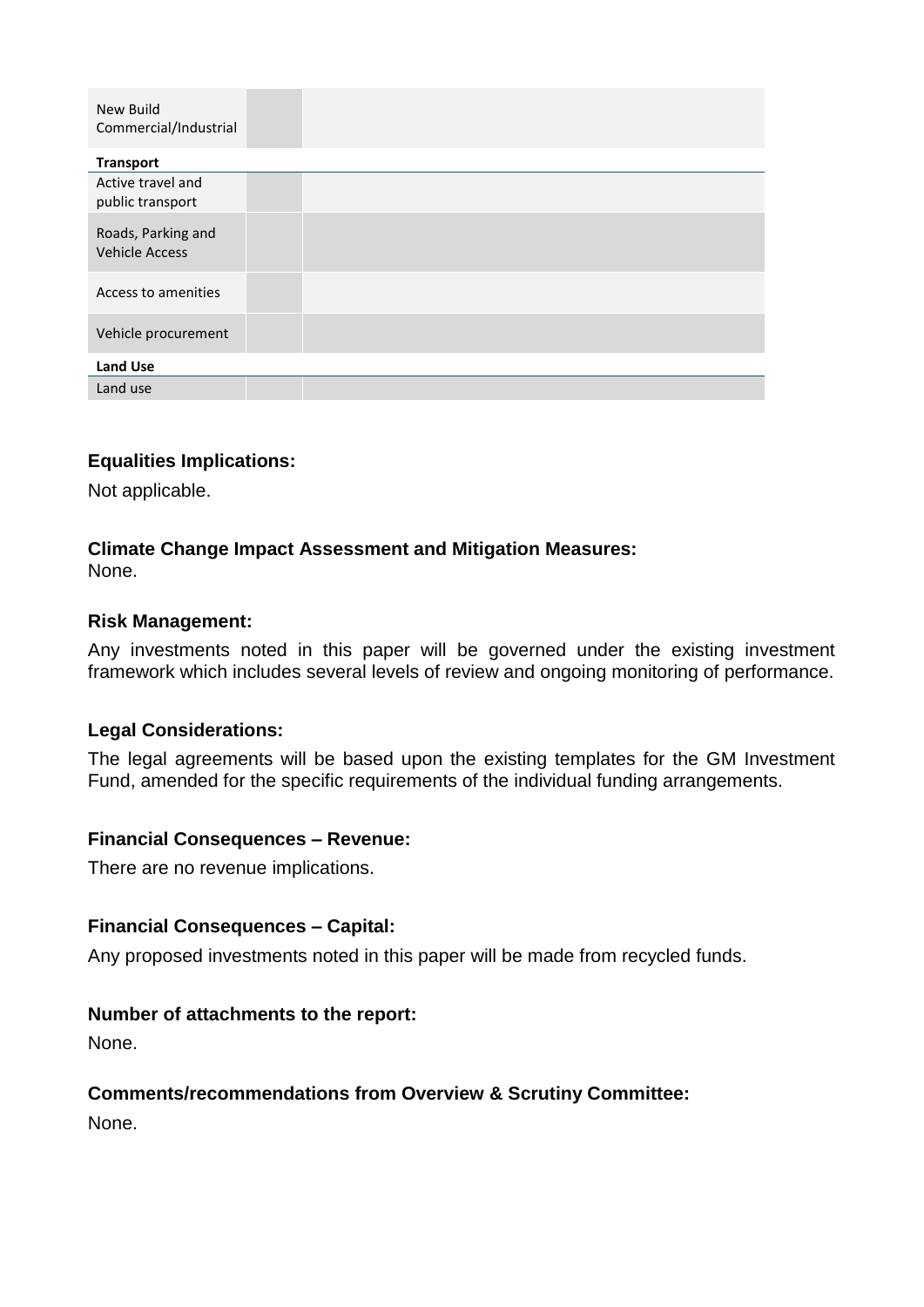### **BACKGROUND PAPERS:**

None.

| <b>TRACKING/PROCESS</b>                      |                                  |
|----------------------------------------------|----------------------------------|
| Does this report relate to a major strategic | <b>YES</b>                       |
| decision, as set out in the GMCA             |                                  |
| Constitution?                                |                                  |
|                                              |                                  |
| <b>EXEMPTION FROM CALL IN</b>                |                                  |
| Are there any aspects in this report which   | <b>NO</b>                        |
| means it should be considered to be exempt   |                                  |
| from call in by the relevant Scrutiny        | PUBLIC DOMAIN RELEASE DATE: 30th |
| Committee on the grounds of urgency?         | <b>July 2036</b>                 |
|                                              |                                  |
| <b>GM Transport Committee</b>                | N/A                              |
|                                              |                                  |
| <b>Overview &amp; Scrutiny Committee</b>     | N/A                              |
|                                              |                                  |

## **1. INTRODUCTION/BACKGROUND**

- 1.1 The Combined Authority maintains and develops a pipeline of projects submitted by applicants seeking funding from the Combined Authority's Core Investment Funds allocation. These projects are assessed against criteria based on the GM Investment Strategy, developed to underpin the economic growth of Greater Manchester. A condition of investment is that the companies sign up as (at a minimum) a supporter of the Greater Manchester Good Employment Charter.
- 1.2 This assessment incorporated:
	- a) an appraisal by the GM Core Investment Team; and
	- b) a review by a sub-group of GM Chief Executives.

### **2. INVESTMENT RECOMMENDED FOR APPROVAL IN PRINCIPLE**

#### 2.1 **Miribase Limited ("Miribase"), Manchester Sector: Digital & Creative**

The business case in respect of up to a £400,000 investment into Miribase Limited has been submitted to, and appraised by, the Core Investment Team and is recommended to the Combined Authority for conditional approval.

Miribase build complex & fully integrated websites for a range of customers in the UK and internationally. The Company received an equity investment of £335,000 from the GMCA in September 2019 which was used to scale up the team and further develop the technology and partnerships.